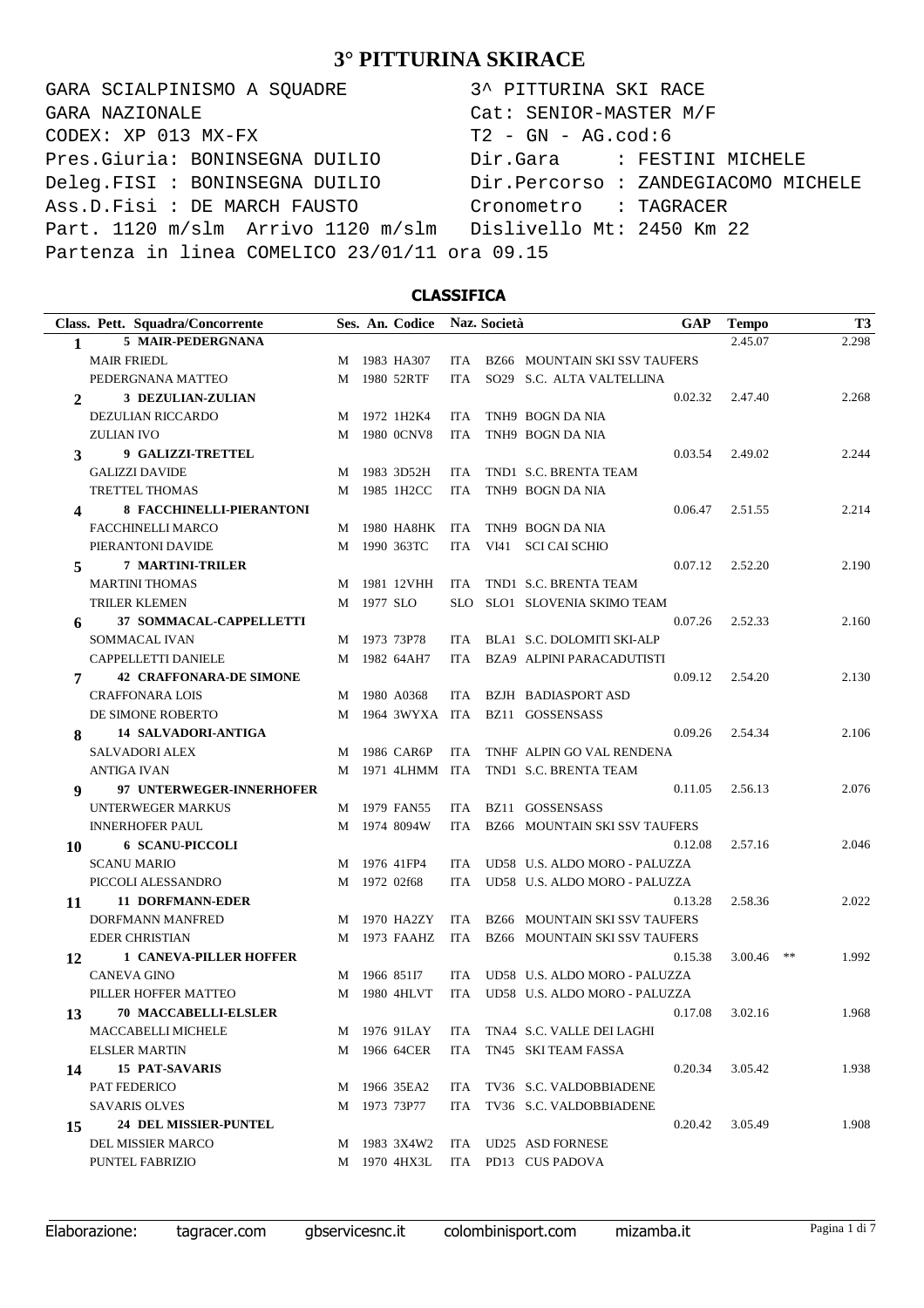| GARA SCIALPINISMO A SQUADRE                                        | 3^ PITTURINA SKI RACE      |
|--------------------------------------------------------------------|----------------------------|
| GARA NAZIONALE                                                     | Cat: SENIOR-MASTER M/F     |
| CODEX: XP 013 MX-FX                                                | $T2 - GN - AG.cod:6$       |
| Pres. Giuria: BONINSEGNA DUILIO                                    | Dir.Gara : FESTINI MICHELE |
| Deleg.FISI : BONINSEGNA DUILIO Dir.Percorso : ZANDEGIACOMO MICHELE |                            |
| Ass.D.Fisi : DE MARCH FAUSTO                                       | Cronometro : TAGRACER      |
| Part. 1120 m/slm Arrivo 1120 m/slm Dislivello Mt: 2450 Km 22       |                            |
| Partenza in linea COMELICO 23/01/11 ora 09.15                      |                            |

|    | Class. Pett. Squadra/Concorrente |   | Ses. An. Codice Naz. Società |            | GAP                                            | <b>Tempo</b>    | T <sub>3</sub> |
|----|----------------------------------|---|------------------------------|------------|------------------------------------------------|-----------------|----------------|
| 16 | <b>10 WURZER-INNERKOFLER</b>     |   |                              |            | 0.22.54                                        | 3.08.02         | 1.830          |
|    | <b>WURZER MANFRED</b>            |   | M 1963 30643                 |            | ITA BZ79 ASV NIEDERDORF RAIFFEISEN             |                 |                |
|    | <b>INNERKOFLER EUGEN</b>         |   | M 1964 66M7Y                 | ITA.       | <b>BZ79 ASV NIEDERDORF RAIFFEISEN</b>          |                 |                |
| 17 | <b>26 STIFTER-UNTERHUBER</b>     |   |                              |            | 0.23.39                                        | 3.08.47         | 1.884          |
|    | STIFTER HARTMANN                 |   | M 1957 4HM4W                 | ITA        | <b>BZ66 MOUNTAIN SKI SSV TAUFERS</b>           |                 |                |
|    | UNTERHUBER GERHARD               |   | M 1969 7361A                 | <b>ITA</b> | <b>BZ66 MOUNTAIN SKI SSV TAUFERS</b>           |                 |                |
| 18 | 110 PEDRANZINI-MARTINELLI        |   |                              |            | 0.25.48                                        | 3.10.56         | 1.818          |
|    | PEDRANZINI ROBERTA               | F | 1971 A09A9                   | ITA        | SO29 S.C. ALTA VALTELLINA                      |                 |                |
|    | <b>MARTINELLI FRANCESCA</b>      | F | 1971 9AAA4                   | ITA        | SO29 S.C. ALTA VALTELLINA                      |                 |                |
| 19 | <b>16 CORAZZA-PROTTI</b>         |   |                              |            | 0.27.35                                        | 3.12.43         | 1.854          |
|    | <b>CORAZZA GERMANO</b>           |   |                              |            | M 1972 EACXM ITA BLA1 S.C. DOLOMITI SKI-ALP    |                 |                |
|    | PROTTI ANDREA                    |   | M 1981 CAVTD                 |            | ITA BLA1 S.C. DOLOMITI SKI-ALP                 |                 |                |
| 20 | <b>25 DELLA MEA-MEIZINGER</b>    |   |                              |            | 0.28.17                                        | 3.13.25         | 1.830          |
|    | DELLA MEA GIUSEPPE               |   |                              |            | M 1987 4AWHA ITA UD58 U.S. ALDO MORO - PALUZZA |                 |                |
|    | <b>MEIZINGER PAOLO</b>           |   | M 1986 1DEA6                 | ITA        | UD58 U.S. ALDO MORO - PALUZZA                  |                 |                |
| 21 | 101 WEGER-RIER                   |   |                              |            | 0.28.29                                        | 3.13.37         | 1.464          |
|    | <b>WEGER HUBERT</b>              | M | 1963 1JHYV                   | ITA.       | <b>BZ66 MOUNTAIN SKI SSV TAUFERS</b>           |                 |                |
|    | <b>RIER VIKTOR</b>               |   | M 1960 HA305                 | ITA.       | <b>BZ66 MOUNTAIN SKI SSV TAUFERS</b>           |                 |                |
| 22 | <b>85 PIZZOLLI-GASPERETTI</b>    |   |                              |            | 0.33.17                                        | 3.18.25         | 1.800          |
|    | PIZZOLLI LUCA                    | M | 1966 C0FMR                   | ITA        | TN18 S.C.TUENNO                                |                 |                |
|    | <b>GASPERETTI IVAN</b>           |   | M 1969 1LHVH                 | ITA        | TN18 S.C.TUENNO                                |                 |                |
| 23 | <b>13 ROCCON-LIRA</b>            |   |                              |            | 0.33.54                                        | 3.19.02         | 1.098          |
|    | <b>ROCCON PAOLO</b>              | M | 1965 73P76                   | ITA        | TV36 S.C. VALDOBBIADENE                        |                 |                |
|    | LIRA GIANCARLO                   |   | M 1965 85LYD                 | ITA        | TN22 SC CIMA DODICI                            |                 |                |
| 24 | 31 SOPPELSA-BRESSAN              |   |                              |            | 0.35.06                                        | 3.20.14         | 1.770          |
|    | SOPPELSA FERRUCCIO               | M | 1964 3WPOC                   | ITA        | BL42 S.C. LA VALLE AGORDINA                    |                 |                |
|    | <b>BRESSAN ERMANNO</b>           |   | M 1975 87AVF                 |            | ITA BL42 S.C. LA VALLE AGORDINA                |                 |                |
| 25 | <b>75 MODENA-BIASIOLI</b>        |   |                              |            | 0.36.39                                        | 3.21.47         | 1.746          |
|    | <b>MODENA CHRISTIAN</b>          |   | M 1984 72X1R                 | ITA        | TN40 S.C. ARCOBALENO                           |                 |                |
|    | <b>BIASIOLI ANDREA</b>           |   | M 1983 HA5F1                 | <b>ITA</b> | TN40 S.C. ARCOBALENO                           |                 |                |
| 26 | <b>64 KOFLER-STEINER</b>         |   |                              |            | 0.38.04                                        | 3.23.12         | 1.716          |
|    | <b>KOFLER HORST</b>              |   | M 1975 EAM8Y                 | ITA        | BZ92 ASV PRAGS                                 |                 |                |
|    | <b>STEINER HELMUTH</b>           | M | 1970 1FFXX                   | <b>ITA</b> | <b>BZ92 ASV PRAGS</b>                          |                 |                |
| 27 | 69 LORENZETTI-MATTEI             |   |                              |            | 0.38.47                                        | 3.23.54         | 1.686          |
|    | <b>LORENZETTI MATTIA</b>         | M | 1987 3X605                   | <b>ITA</b> | TNHF ALPIN GO VAL RENDENA                      |                 |                |
|    | <b>MATTEI ANDREA</b>             |   | M 1970 64L6M                 | <b>ITA</b> | TNHF ALPIN GO VAL RENDENA                      |                 |                |
| 28 | <b>48 FABRIS-CHIAVEDALE</b>      |   |                              |            |                                                | 0.39.39 3.24.47 | 1.662          |
|    | <b>FABRIS LUCA</b>               |   |                              |            | M 1971 ODCFP ITA UD12 G.S. VAL GLERIS          |                 |                |
|    | <b>CHIAVEDALE CRISTIAN</b>       |   | M 1974 EAR94                 |            | ITA UD25 ASD FORNESE                           |                 |                |
| 29 | 22 BETTINI-ALBANO                |   |                              |            | 0.41.07                                        | 3.26.15         | 1.632          |
|    | <b>BETTINI MAURO</b>             |   |                              |            | M 1968 DAXKA ITA UD07 U.S. RAIBL               |                 |                |
|    | ALBANO PAOLO SALVATORE           |   |                              |            | M 1963 OEMCM ITA UD07 U.S. RAIBL               |                 |                |
| 30 | 100 WALDER-HERRNEGGER            |   |                              |            | 0.41.45                                        | 3.26.53         | 1.608          |
|    | <b>WALDER JOHANNES</b>           |   |                              |            | M 1986 62000009 ITA ASK2 ALTRO SCI CLUB        |                 |                |
|    | HERRNEGGER HANS                  |   |                              |            | M 1973 62000000 ITA ASK2 ALTRO SCI CLUB        |                 |                |
|    |                                  |   |                              |            |                                                |                 |                |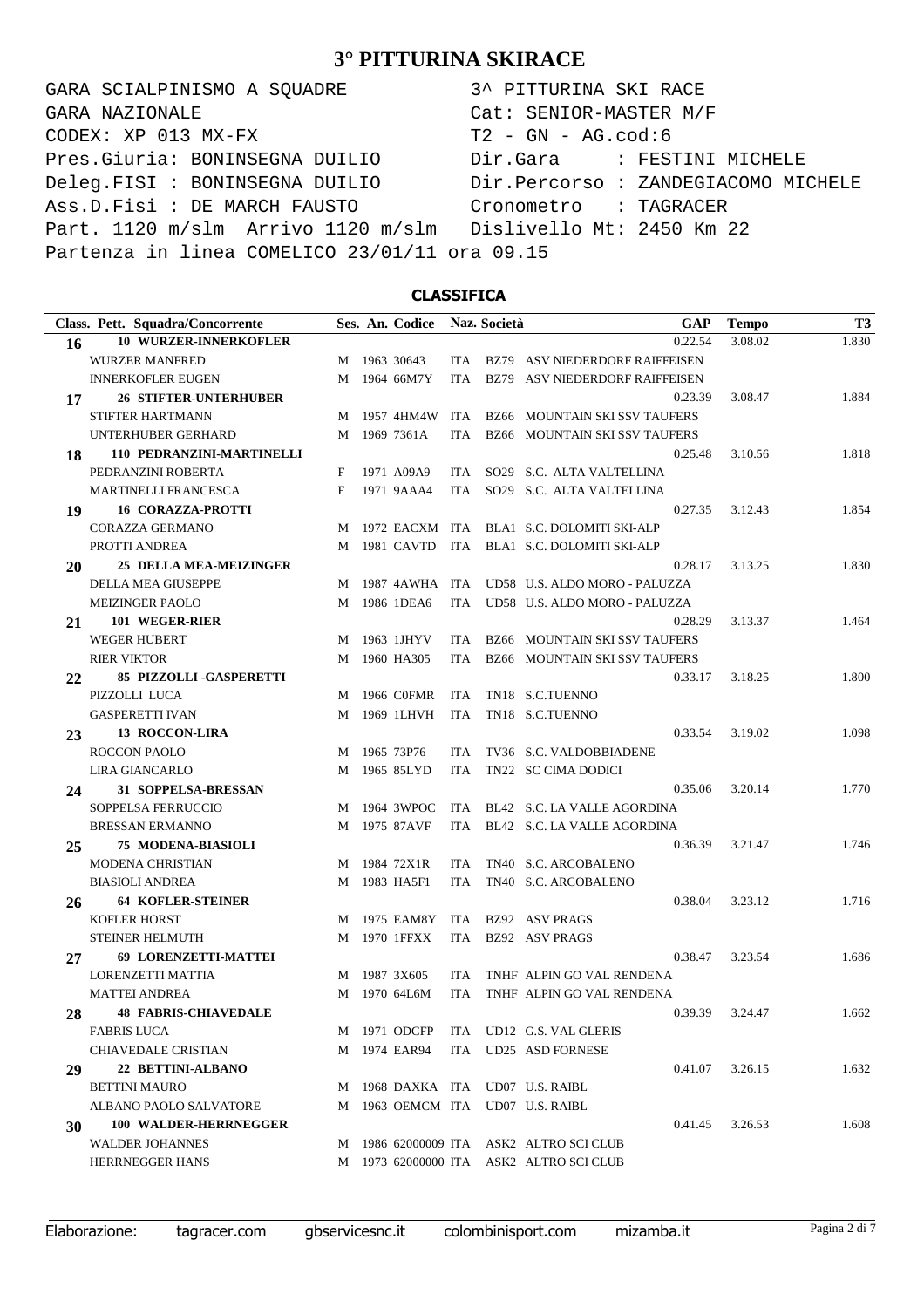| GARA SCIALPINISMO A SOUADRE                                  | 3^ PITTURINA SKI RACE               |
|--------------------------------------------------------------|-------------------------------------|
| GARA NAZIONALE                                               | Cat: SENIOR-MASTER M/F              |
| CODEX: XP 013 MX-FX                                          | $T2 - GN - AG.cod:6$                |
| Pres. Giuria: BONINSEGNA DUILIO                              | Dir.Gara : FESTINI MICHELE          |
| Deleg.FISI : BONINSEGNA DUILIO                               | Dir.Percorso : ZANDEGIACOMO MICHELE |
| Ass.D.Fisi : DE MARCH FAUSTO                                 | Cronometro : TAGRACER               |
| Part. 1120 m/slm Arrivo 1120 m/slm Dislivello Mt: 2450 Km 22 |                                     |
| Partenza in linea COMELICO 23/01/11 ora 09.15                |                                     |

### **CLASSIFICA**

|    | Class. Pett. Squadra/Concorrente |   | Ses. An. Codice                |            | Naz. Società |                                      | GAP     | <b>Tempo</b>    | T <sub>3</sub> |
|----|----------------------------------|---|--------------------------------|------------|--------------|--------------------------------------|---------|-----------------|----------------|
| 31 | 38 CASNA-DALPIAZ                 |   |                                |            |              |                                      | 0.45.28 | 3.30.35         | 1.578          |
|    | <b>CASNA LORIS</b>               |   | M 1985 FA62H                   | ITA        |              | TND1 S.C. BRENTA TEAM                |         |                 |                |
|    | DALPIAZ VALENTINO                |   | M 1985 HA53L                   | <b>ITA</b> |              | TND1 S.C. BRENTA TEAM                |         |                 |                |
| 32 | <b>47 DEREANI-LOZZA</b>          |   |                                |            |              |                                      | 0.46.08 | 3.31.15         | 732            |
|    | DEREANI BENIAMINO                |   | M 1961 DA1F4                   | ITA.       |              | UD58 U.S. ALDO MORO - PALUZZA        |         |                 |                |
|    | <b>LOZZA IVAN</b>                |   | M 1963 55198                   | <b>ITA</b> |              | UD25 ASD FORNESE                     |         |                 |                |
| 33 | 91 SCHENK-STEGER                 |   |                                |            |              |                                      | 0.46.47 | 3.31.54         | 1.548          |
|    | <b>SCHENK ANDREAS</b>            |   | M 1971 CAJKJ                   | ITA.       |              | <b>BZ66 MOUNTAIN SKI SSV TAUFERS</b> |         |                 |                |
|    | <b>STEGER THOMAS</b>             |   | M 1968 67XW1                   | ITA        |              | <b>BZ66 MOUNTAIN SKI SSV TAUFERS</b> |         |                 |                |
| 34 | 59 GHETTA-SOMMAVILLA             |   |                                |            |              |                                      | 0.46.56 | 3.32.04         | 1.524          |
|    | <b>GHETTA FABRIZIO</b>           |   | M 1959 4HMLN                   | ITA        |              | TN45 SKI TEAM FASSA                  |         |                 |                |
|    | SOMMAVILLA MAURO                 |   | M 1976 FADRA                   | ITA        |              | TN45 SKI TEAM FASSA                  |         |                 |                |
| 35 | <b>84 PIVA-PEDROTTI</b>          |   |                                |            |              |                                      | 0.47.49 | 3.32.57         | 1.494          |
|    | PIVA MASSIMO                     |   | M 1975 FA664                   | ITA.       |              | TNE7 S.C. PANAROTTA                  |         |                 |                |
|    | PEDROTTI CHRISTIAN               |   | M 1974 HAK9D                   | ITA        |              | TNE7 S.C. PANAROTTA                  |         |                 |                |
| 36 | <b>32 BROSEGHINI-CORNELLA</b>    |   |                                |            |              |                                      | 0.49.27 | 3.34.35         | 1.470          |
|    | <b>BROSEGHINI GIANLUCA</b>       |   | M 1976 DA3HR                   | ITA        |              | TNA4 S.C. VALLE DEI LAGHI            |         |                 |                |
|    | <b>CORNELLA LUCA</b>             |   | M 1982 HAEN1                   | ITA        |              | TNA4 S.C. VALLE DEI LAGHI            |         |                 |                |
| 37 | 53 FORNI-DEGASPERI               |   |                                |            |              |                                      | 0.49.34 | 3.34.41         | 1.440          |
|    | <b>FORNI ALESSANDRO</b>          | M | 1980 HAEXW ITA                 |            |              | TN40 S.C. ARCOBALENO                 |         |                 |                |
|    | DEGASPERI MICHELE                |   | M 1968 91LTP                   | <b>ITA</b> |              | TN13 FONDO VAL SOLE                  |         |                 |                |
| 38 | <b>104 STUEFER-OBERHOLLER</b>    |   |                                |            |              |                                      | 0.51.20 | 3.36.28         | 1.410          |
|    | <b>STUEFER ERWIN</b>             |   | M 1979 DALZ4                   | ITA        |              | BZ11 GOSSENSASS                      |         |                 |                |
|    | <b>OBERHOLLER MICHAEL</b>        |   | M 1982 MOK8Y ITA               |            |              | BZ11 GOSSENSASS                      |         |                 |                |
| 39 | 21 BETTEGA-GIOVANNINI            |   |                                |            |              |                                      | 0.51.40 | 3.36.47         | 1.386          |
|    | <b>BETTEGA FEDERICO</b>          |   | M 1977 DAK8R                   | ITA        |              | TN40 S.C. ARCOBALENO                 |         |                 |                |
|    | <b>GIOVANNINI FULVIO</b>         |   | M 1966 EAMA4                   | ITA        |              | TN40 S.C. ARCOBALENO                 |         |                 |                |
| 40 | 51 FOLGHERAITER-PIVA             |   |                                |            |              |                                      | 0.51.45 | 3.36.53         | 1.356          |
|    | FOLGHERAITER MASSIMILIANO        |   | M 1973 FAMY6                   | ITA        |              | TNE7 S.C. PANAROTTA                  |         |                 |                |
|    | PIVA GIANLUCA                    |   | M 1988 FA66F                   | <b>ITA</b> |              | TNE7 S.C. PANAROTTA                  |         |                 |                |
| 41 | 96 UBALDI-BENVENUTI              |   |                                |            |              |                                      | 0.52.10 | 3.37.18         | 1.326          |
|    | <b>UBALDI DAVID</b>              | M | 1966 EA6P6                     | <b>ITA</b> |              | TNA4 S.C. VALLE DEI LAGHI            |         |                 |                |
|    | <b>BENVENUTI MIRKO</b>           |   | M 1984 LA717                   | <b>ITA</b> |              | TNA4 S.C. VALLE DEI LAGHI            |         |                 |                |
| 42 | 93 SPONGA-DE CARLI               |   |                                |            |              |                                      | 0.53.46 | 3.38.54         | 1.302          |
|    | <b>SPONGA ZENO</b>               | M | 1974 F011L                     | <b>ITA</b> |              | BLA1 S.C. DOLOMITI SKI-ALP           |         |                 |                |
|    | DE CARLI ENRICO                  |   | M 1982 HATYY ITA               |            |              | BL28 S.C. PONTE NELLE ALPI           |         |                 |                |
| 43 | <b>12 PFEIFER-DANTONE</b>        |   |                                |            |              |                                      |         | 0.55.08 3.40.15 | 1.272          |
|    | PFEIFER MARKUS                   |   | M 1970 3R6N5                   |            |              | ITA TNH9 BOGN DA NIA                 |         |                 |                |
|    | <b>DANTONE ENNIO</b>             |   | M 1954 85FMX                   | ITA        |              | TNH9 BOGN DA NIA                     |         |                 |                |
| 44 | 20 TABACCHI-PAVANELLO            |   |                                |            |              |                                      | 0.55.52 | 3.41.00         | 1.248          |
|    | TABACCHI TIZIANO                 |   | M 1993 HA4X6                   |            |              | ITA BLA1 S.C. DOLOMITI SKI-ALP       |         |                 |                |
|    | PAVANELLO ANDREA                 |   | M 1992 HA4X4                   |            |              | ITA BLA1 S.C. DOLOMITI SKI-ALP       |         |                 |                |
| 45 | <b>18 MORITZ-BICHLER</b>         |   |                                |            |              |                                      | 0.55.59 | 3.41.07         | 1.218          |
|    | <b>MORITZ RENÉ</b>               |   | M 1982 AUT0101 ITA ASK1 ASKIMO |            |              |                                      |         |                 |                |
|    | <b>BICHLER GÜNTHER</b>           |   | M 1979 AUT0115 ITA ASK1 ASKIMO |            |              |                                      |         |                 |                |
|    |                                  |   |                                |            |              |                                      |         |                 |                |

Elaborazione: tagracer.com gbservicesnc.it colombinisport.com mizamba.it Pagina 3 di 7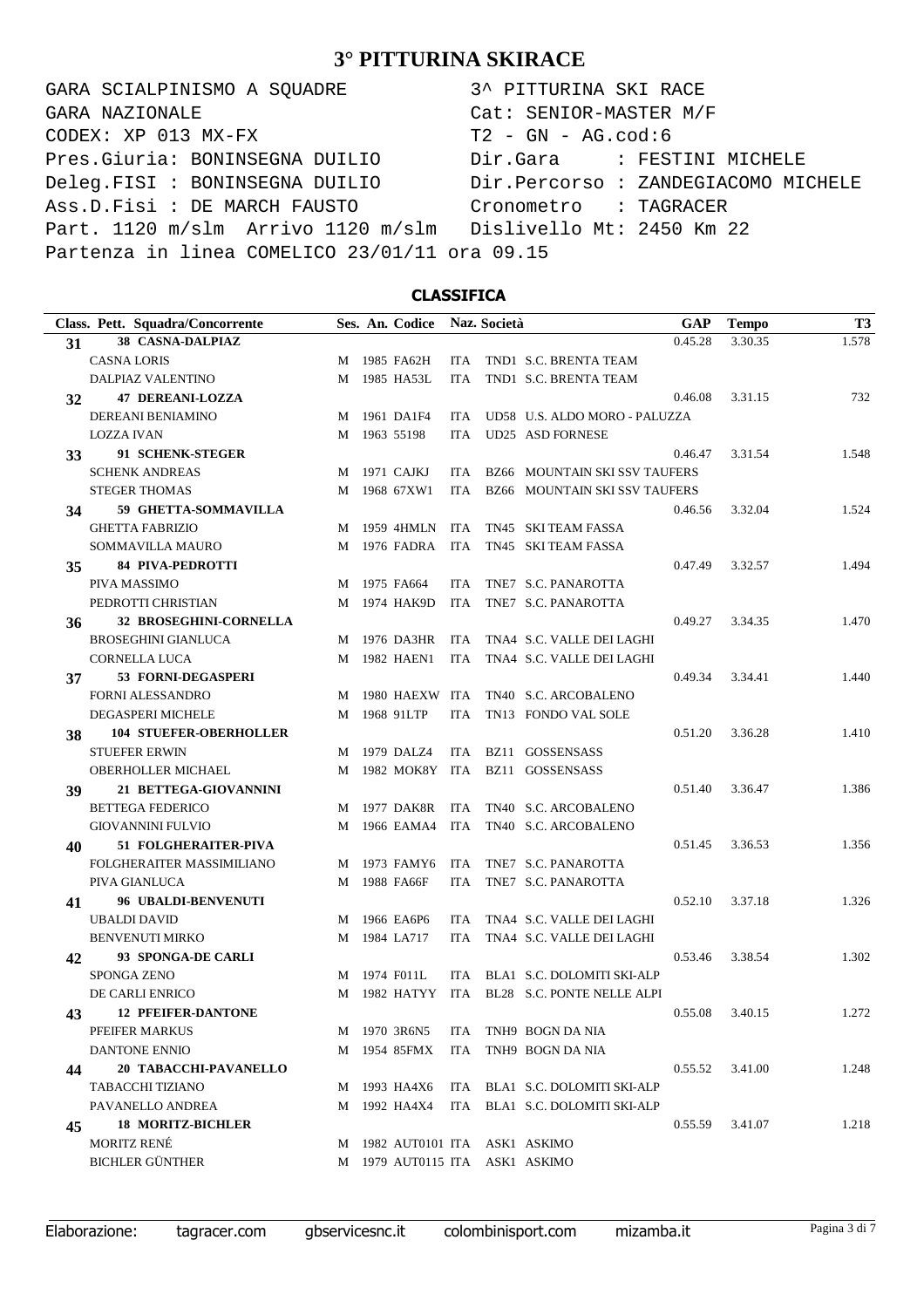| GARA SCIALPINISMO A SQUADRE                                  | 3^ PITTURINA SKI RACE               |
|--------------------------------------------------------------|-------------------------------------|
| GARA NAZIONALE                                               | Cat: SENIOR-MASTER M/F              |
| CODEX: XP 013 MX-FX                                          | $T2 - GN - AG.cod:6$                |
| Pres. Giuria: BONINSEGNA DUILIO                              | Dir.Gara : FESTINI MICHELE          |
| Deleg.FISI : BONINSEGNA DUILIO                               | Dir.Percorso : ZANDEGIACOMO MICHELE |
| Ass.D.Fisi : DE MARCH FAUSTO                                 | Cronometro : TAGRACER               |
| Part. 1120 m/slm Arrivo 1120 m/slm Dislivello Mt: 2450 Km 22 |                                     |
| Partenza in linea COMELICO 23/01/11 ora 09.15                |                                     |

### **CLASSIFICA**

|    | Class. Pett. Squadra/Concorrente |           | Ses. An. Codice Naz. Società |            |      |                                | GAP     | <b>Tempo</b>    | T <sub>3</sub> |
|----|----------------------------------|-----------|------------------------------|------------|------|--------------------------------|---------|-----------------|----------------|
| 46 | 63 IORIATTI-DAMAGGIO             |           |                              |            |      |                                | 0.56.38 | 3.41.46         | 1.188          |
|    | <b>IORIATTI GIULIANO</b>         |           | M 1964 DANF9                 |            |      | ITA TN40 S.C. ARCOBALENO       |         |                 |                |
|    | DAMAGGIO LORENZO                 |           | M 1967 49LWM ITA             |            |      | TN40 S.C. ARCOBALENO           |         |                 |                |
| 47 | <b>49 FAVARETTO-TESTA</b>        |           |                              |            |      |                                | 0.58.34 | 3.43.42         | 1.164          |
|    | <b>FAVARETTO LUCA</b>            |           | M 1971 CANT1                 |            |      | ITA BLA ASD DOLOMITICI         |         |                 |                |
|    | <b>TESTA ENRICO</b>              |           | M 1974 540P8                 |            |      | ITA BLA1 S.C. DOLOMITI SKI-ALP |         |                 |                |
| 48 | 95 TOLLER-RIOLFATTI              |           |                              |            |      |                                | 0.59.33 | 3.44.41         | 1.134          |
|    | <b>TOLLER ROBERTO</b>            |           | M 1965 EAL1N                 | ITA        |      | TN40 S.C. ARCOBALENO           |         |                 |                |
|    | RIOLFATTI RICCARDO               |           | M 1969 72VEL                 | ITA        |      | TN40 S.C. ARCOBALENO           |         |                 |                |
| 49 | <b>17 FRANZ-GERALD</b>           |           |                              |            |      |                                | 1.01.22 | 3.46.30         | 1.110          |
|    | <b>HAUSMANN FRANZ</b>            | M 1957 86 |                              |            |      | ITA ASK1 ASKIMO                |         |                 |                |
|    | <b>HAUSMANN GERALD</b>           | M 1971 43 |                              | ITA        |      | ASK1 ASKIMO                    |         |                 |                |
| 50 | 61 GUASINA-RENIERO               |           |                              |            |      |                                | 1.01.37 | 3.46.44         | 1.080          |
|    | <b>GUASINA GIORGIO</b>           |           | M 1961 3VYYN                 | ITA        |      | VI41 SCI CAI SCHIO             |         |                 |                |
|    | <b>RENIERO JHONNY</b>            |           | M 1979 HA74A                 | ITA        | VI41 | SCI CAI SCHIO                  |         |                 |                |
| 51 | <b>46 DELMARCO-BONELLI</b>       |           |                              |            |      |                                | 1.02.05 | 3.47.13         | 1.050          |
|    | <b>DELMARCO PAOLO</b>            |           | <b>M</b> 1966 HARPV          | ITA        |      | TNF1 POLISPORTIVA MOLINA       |         |                 |                |
|    | <b>BONELLI STEFANO</b>           |           | M 1987 3D5N6                 | <b>ITA</b> |      | TNF1 POLISPORTIVA MOLINA       |         |                 |                |
| 52 | <b>67 LORA-MASTROTTO</b>         |           |                              |            |      |                                | 1.02.22 | 3.47.30         | 1.026          |
|    | <b>LORA CARLO</b>                |           | M 1978 FAE6W                 | ITA        |      | VI41 SCI CAI SCHIO             |         |                 |                |
|    | <b>MASTROTTO MICHELE</b>         |           | M 1980 EA6YL                 |            |      | ITA VI41 SCI CAI SCHIO         |         |                 |                |
| 53 | <b>115 BRESSAN-SOMMADOSSI</b>    |           |                              |            |      |                                | 1.02.31 | 3.47.38         | 996            |
|    | <b>BRESSAN ALESSANDRO</b>        |           | M 1972 C0W24                 | ITA        |      | TNA3 GSA POVO                  |         |                 |                |
|    | SOMMADOSSI RUDI                  |           | M 1981 EAR14                 | ITA        |      | TNA4 S.C. VALLE DEI LAGHI      |         |                 |                |
| 54 | 54 FRATTINO-LORENZI              |           |                              |            |      |                                | 1.07.17 | 3.52.24         | 972            |
|    | FRATTINO SILVANO                 |           | M 1990 84RWR                 |            |      | ITA PN12 SC VALCELLINA - FVG   |         |                 |                |
|    | <b>LORENZI RUGGERO</b>           |           | M 1981 1CC4M                 |            |      | ITA PN12 SC VALCELLINA - FVG   |         |                 |                |
| 55 | <b>44 DAPORTA-VAJA</b>           |           |                              |            |      |                                | 1.07.39 | 3.52.47         | 942            |
|    | DAPORTA HARALD                   |           | M 1971 C05TT                 | <b>ITA</b> |      | TN45 SKI TEAM FASSA            |         |                 |                |
|    | <b>VAJA ANDREAS</b>              |           | M 1973 3WMM2 ITA             |            |      | TN45 SKI TEAM FASSA            |         |                 |                |
| 56 | <b>81 PANIZ-CECCHIN</b>          |           |                              |            |      |                                | 1.09.36 | 3.54.44         | 912            |
|    | PANIZ MATTEO                     |           | M 1977 FA8K9                 | ITA        |      | TV36 S.C. VALDOBBIADENE        |         |                 |                |
|    | <b>CECCHIN DAVIDE</b>            |           | M 1984 LA6J5                 |            |      | ITA BLA1 S.C. DOLOMITI SKI-ALP |         |                 |                |
| 57 | <b>33 BUBISUTTI-BITUSSI</b>      |           |                              |            |      |                                | 1.11.32 | 3.56.40         | 888            |
|    | <b>BUBISUTTI PAOLO</b>           |           | M 1974 HA5C6                 | ITA        |      | UD25 ASD FORNESE               |         |                 |                |
|    | <b>BITUSSI FEDERICO</b>          |           | M 1981 LADHL                 |            |      | ITA UD25 ASD FORNESE           |         |                 |                |
| 58 | 27 BERTOLINI-DALDOSS             |           |                              |            |      |                                |         | 1.12.07 3.57.14 | 858            |
|    | <b>BERTOLINI SIMONE</b>          |           | M 1987 0DJ9E                 | ITA        |      | TND1 S.C. BRENTA TEAM          |         |                 |                |
|    | <b>DALDOSS ALESSIO</b>           |           | M 1986 CA0X0                 | ITA        |      | TND1 S.C. BRENTA TEAM          |         |                 |                |
| 59 | 94 TAGLIAPIETRA-ZANOVELLO        |           |                              |            |      |                                | 1.13.15 | 3.58.23         | 828            |
|    | TAGLIAPIETRA CLAUDIO             |           | M 1972 9A3CD                 |            |      | ITA TV36 S.C. VALDOBBIADENE    |         |                 |                |
|    | ZANOVELLO EMANUELE               |           | M 1978 73P7E                 | ITA        |      | TN85 LAGORAI SKI TEAM          |         |                 |                |
| 60 | 103 ZARABARA-GIAZZON             |           |                              |            |      |                                | 1.13.17 | 3.58.25         | 804            |
|    | ZARABARA NICOLA                  |           | M 1971 5543M                 |            |      | ITA UD07 U.S. RAIBL            |         |                 |                |
|    | <b>GIAZZON ROBERTO</b>           |           | M 1974 1KK47                 |            |      | ITA UD07 U.S. RAIBL            |         |                 |                |

Elaborazione: tagracer.com gbservicesnc.it colombinisport.com mizamba.it Pagina 4 di 7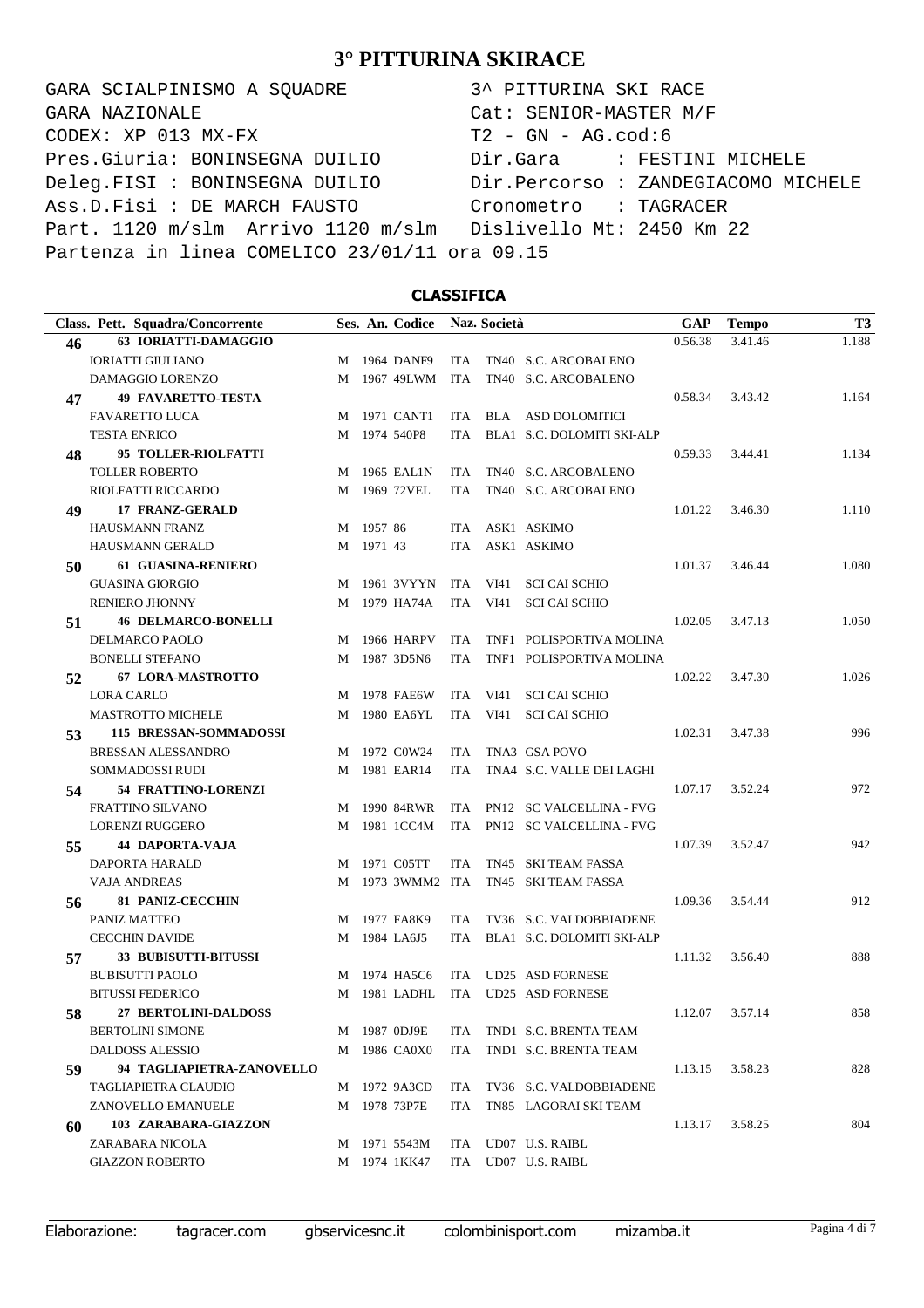| GARA SCIALPINISMO A SQUADRE                                  | 3^ PITTURINA SKI RACE               |
|--------------------------------------------------------------|-------------------------------------|
| GARA NAZIONALE                                               | Cat: SENIOR-MASTER M/F              |
| CODEX: XP 013 MX-FX                                          | $T2 - GN - AG.cod:6$                |
| Pres. Giuria: BONINSEGNA DUILIO                              | Dir.Gara : FESTINI MICHELE          |
| Deleg.FISI : BONINSEGNA DUILIO                               | Dir.Percorso : ZANDEGIACOMO MICHELE |
| Ass.D.Fisi : DE MARCH FAUSTO                                 | Cronometro : TAGRACER               |
| Part. 1120 m/slm Arrivo 1120 m/slm Dislivello Mt: 2450 Km 22 |                                     |
| Partenza in linea COMELICO 23/01/11 ora 09.15                |                                     |

|    | Class. Pett. Squadra/Concorrente |   | Ses. An. Codice Naz. Società |            | GAP                            | <b>Tempo</b> | T3         |
|----|----------------------------------|---|------------------------------|------------|--------------------------------|--------------|------------|
| 61 | 77 MORO-DE PODESTÀ               |   |                              |            | 1.14.48                        | 3.59.56      | 774        |
|    | <b>MORO CRISTIAN</b>             |   | M 1974 LACZ9                 | ITA        | TOEP TEAM NUOVI TRAGUARDI      |              |            |
|    | DE PODESTÀ DAVIDE                | М | 1979 COMMA ITA               |            | GM0 C.S. ESERCITO              |              |            |
| 62 | 28 BERTON-DA CANAL               |   |                              |            | 1.19.05                        | 4.04.13      | 750        |
|    | <b>BERTON MAURIZIO</b>           |   | M 1979 A1205                 | ITA        | BLA1 S.C. DOLOMITI SKI-ALP     |              |            |
|    | DA CANAL STEFANO                 | М | 1973 HACH4                   | ITA        | TV36 S.C. VALDOBBIADENE        |              |            |
| 63 | <b>45 DELL'ANGELO-SOLARI</b>     |   |                              |            | 1.19.08                        | 4.04.16      | 720        |
|    | DELL'ANGELO RENZO                | M | 1970 F057T                   | ITA.       | UD12 G.S. VAL GLERIS           |              |            |
|    | <b>SOLARI BRUNO</b>              | M | 1970 651E3                   | ITA        | UD31 CIMENTI SCI               |              |            |
| 64 | 52 FONTANARI-FONTANARI           |   |                              |            | 1.19.14                        | 4.04.21      | 690        |
|    | FONTANARI DANIELE                |   | M 1973 FAMKX ITA             |            | TNE7 S.C. PANAROTTA            |              |            |
|    | FONTANARI ALBERTO                | M | 1973 FAMKW ITA               |            | TNE7 S.C. PANAROTTA            |              |            |
| 65 | 23 BORTOLUZZI-ROSSA              |   |                              |            | 1.21.40                        | 4.06.47      | 666        |
|    | BORTOLUZZI ALESSANDRO            | M | 1956 73PEH                   | ITA        | BL28 S.C. PONTE NELLE ALPI     |              |            |
|    | <b>ROSSA RENZO</b>               | M | 1968 06LT5                   | ITA        | BL28 S.C. PONTE NELLE ALPI     |              |            |
| 66 | <b>43 DAL MOLIN-DAL MAS</b>      |   |                              |            | 1.25.03                        | 4.10.11      | 636        |
|    | DAL MOLIN MICHELE                | M | 1969 LATJF                   | ITA.       | BL28 S.C. PONTE NELLE ALPI     |              |            |
|    | DAL MAS JACOPO                   | M | 1969 LATJE                   | ITA.       | BL28 S.C. PONTE NELLE ALPI     |              |            |
| 67 | 57 GAUDENZI-TURRA                |   |                              |            | 1.25.05                        | 4.10.13      | 612        |
|    | <b>GAUDENZI NICOLA</b>           | M | 1989 49LD0                   | <b>ITA</b> | TNJF GRUPPO SPORTIVO PAVIONE   |              |            |
|    | <b>TURRA PIERO</b>               | M | 1984 649NV                   | <b>ITA</b> | TNJF GRUPPO SPORTIVO PAVIONE   |              |            |
| 68 | <b>60 GORTAN-NONIS</b>           |   |                              |            | 1.26.22                        | 4.11.30      | 582        |
|    | <b>GORTAN MAURO</b>              | M | 1961 4L2AH                   | ITA.       | UD58 U.S. ALDO MORO - PALUZZA  |              |            |
|    | <b>NONIS DINO</b>                | M | 1971 DA1F6                   | ITA.       | UD58 U.S. ALDO MORO - PALUZZA  |              |            |
| 69 | <b>112 DE FILIPPO-ZANON</b>      |   |                              |            | 1.27.08                        | 4.12.16      | ∗<br>1.212 |
|    | DE FILIPPO CECILIA               | F | 1980 73LED                   | ITA.       | BLA1 S.C. DOLOMITI SKI-ALP     |              |            |
|    | <b>ZANON STEFANIA</b>            | F | 1988 DA51N                   | ITA        | BLA1 S.C. DOLOMITI SKI-ALP     |              |            |
| 70 | <b>39 CESCONI-CASTELLAN</b>      |   |                              |            | 1.27.28                        | 4.12.36      | 552        |
|    | <b>CESCONI LORENZO</b>           | M | 1980 91HVM                   | ITA        | TN40 S.C. ARCOBALENO           |              |            |
|    | CASTELLAN MARCO                  | М | 1967 533R9                   | <b>ITA</b> | TN40 S.C. ARCOBALENO           |              |            |
| 71 | <b>72 MENEGHEL-SCALET</b>        |   |                              |            | 1.28.16                        | 4.13.24      | 528        |
|    | MENEGHEL DANIELE                 | M | 1987 M0JPR                   | ITA        | TNJF GRUPPO SPORTIVO PAVIONE   |              |            |
|    | <b>SCALET ONORINO</b>            | M | 1956 3CXYN                   | ITA        | TNJF GRUPPO SPORTIVO PAVIONE   |              |            |
| 72 | 113 SARTOGO-SECCO                |   |                              |            | 1.28.58                        | 4.14.06      | 1.806      |
|    | SARTOGO MONICA                   | F | 1964 CAX23                   | <b>ITA</b> | UD58 U.S. ALDO MORO - PALUZZA  |              |            |
|    | <b>SECCO ROBERTA</b>             | F | 1964 49MXD                   | ITA        | TN43 SKI CLUB SAN MARTINO      |              |            |
| 73 | 56 GATTO-COLLAVO                 |   |                              |            | 1.29.01                        | 4.14.09      | 498        |
|    | <b>GATTO MICHELE</b>             |   | M 1975 740VH                 |            | ITA TV36 S.C. VALDOBBIADENE    |              |            |
|    | COLLAVO MARCO                    |   | M 1974 CA3JV                 |            | ITA TV36 S.C. VALDOBBIADENE    |              |            |
| 74 | 99 VIRGOLIN-DAL PONT             |   |                              |            | 1.31.09                        | 4.16.17      | 468        |
|    | <b>VIRGOLIN ROBERTO</b>          |   | M 1975 9AA90                 |            | ITA BLA1 S.C. DOLOMITI SKI-ALP |              |            |
|    | DAL PONT FEDERICO                |   | M 1966 AARC6                 |            | ITA BLA1 S.C. DOLOMITI SKI-ALP |              |            |
| 75 | <b>71 MAGNABOSCO-FEDELI</b>      |   |                              |            | 1.37.45                        | 4.22.53      | 444        |
|    | <b>MAGNABOSCO DAVIDE</b>         |   | M 1970 49A8R                 |            | ITA VI41 SCI CAI SCHIO         |              |            |
|    | <b>FEDELI ENZO</b>               |   | M 1967 LA5K9                 |            | ITA VI41 SCI CAI SCHIO         |              |            |
|    |                                  |   |                              |            |                                |              |            |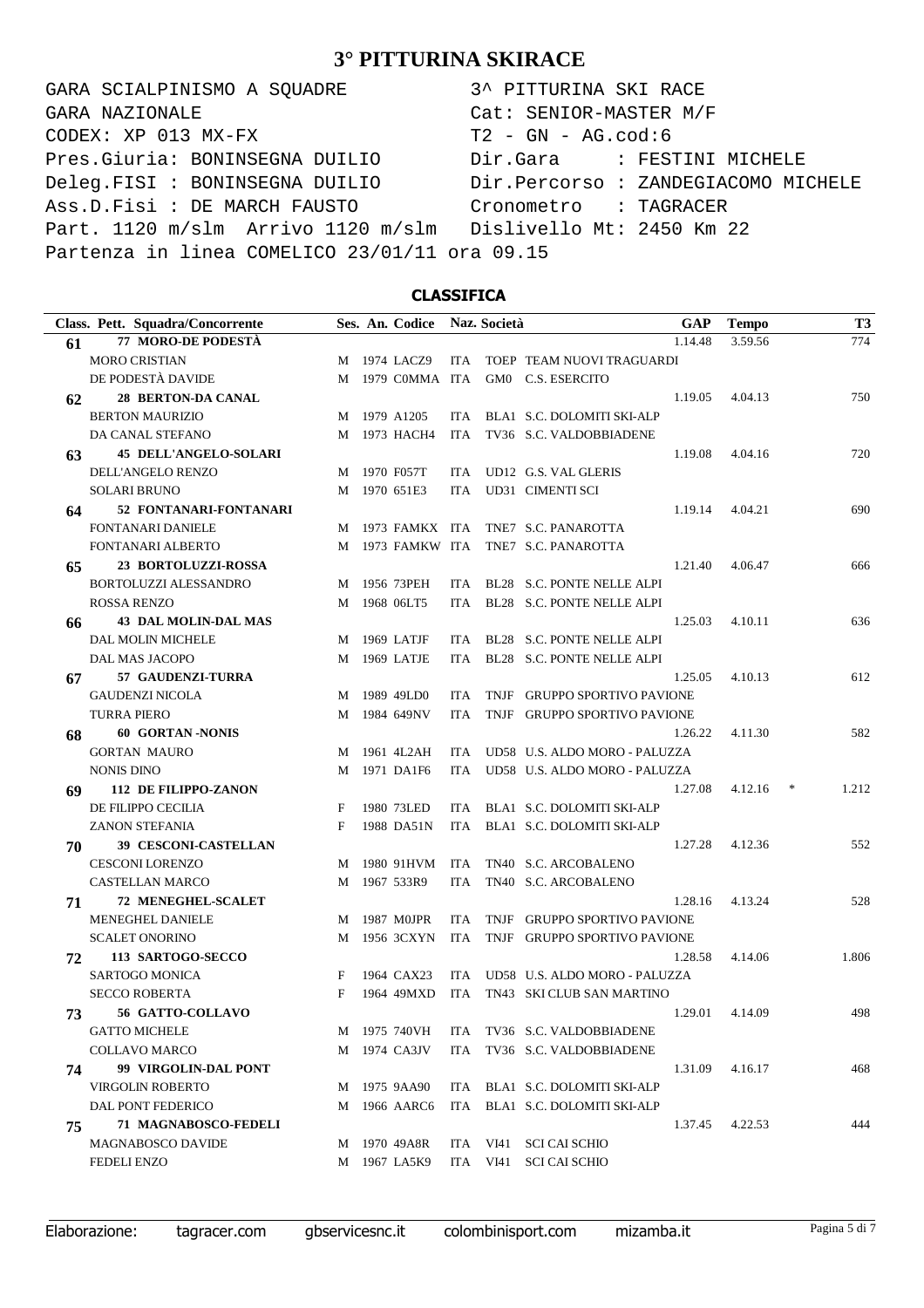| GARA SCIALPINISMO A SQUADRE                                  | 3^ PITTURINA SKI RACE               |
|--------------------------------------------------------------|-------------------------------------|
| GARA NAZIONALE                                               | Cat: SENIOR-MASTER M/F              |
| CODEX: XP 013 MX-FX                                          | $T2 - GN - AG.cod:6$                |
| Pres. Giuria: BONINSEGNA DUILIO                              | Dir.Gara : FESTINI MICHELE          |
| Deleg.FISI : BONINSEGNA DUILIO                               | Dir.Percorso : ZANDEGIACOMO MICHELE |
| Ass.D.Fisi : DE MARCH FAUSTO                                 | Cronometro : TAGRACER               |
| Part. 1120 m/slm Arrivo 1120 m/slm Dislivello Mt: 2450 Km 22 |                                     |
| Partenza in linea COMELICO 23/01/11 ora 09.15                |                                     |

|    | Class. Pett. Squadra/Concorrente |   | Ses. An. Codice  |            | Naz. Società |                                             | <b>GAP</b> | <b>Tempo</b>    | T <sub>3</sub> |
|----|----------------------------------|---|------------------|------------|--------------|---------------------------------------------|------------|-----------------|----------------|
| 76 | <b>80 PADESI-PERESSUTTI</b>      |   |                  |            |              |                                             | 1.40.19    | 4.25.26         | 414            |
|    | PADESI RICCARDO                  |   | M 1967 19J1C     |            |              | ITA PN28 MONTANAIA RACING                   |            |                 |                |
|    | PERESSUTTI PIERLUIGI             | M | 1967 FA5AT       | <b>ITA</b> |              | PN28 MONTANAIA RACING                       |            |                 |                |
| 77 | 55 GALLER-DEVESCOVI              |   |                  |            |              |                                             | 1.40.54    | 4.26.02         | 390            |
|    | <b>GALLER GIANFRANCO</b>         | M | 1964 FADJ9       | ITA        |              | TNC5 ASD CORNACCI                           |            |                 |                |
|    | DEVESCOVI FABRIZIO               |   | M 1968 HANXK ITA |            |              | TNF1 POLISPORTIVA MOLINA                    |            |                 |                |
| 78 | <b>36 CARLOT-FANTINI</b>         |   |                  |            |              |                                             | 1.43.57    | 4.29.05         | 360            |
|    | <b>CARLOT FRANCO</b>             | M | 1968 84R39       |            |              | ITA PN12 SC VALCELLINA - FVG                |            |                 |                |
|    | <b>FANTINI ENRICO</b>            | M | 1968 9AA6Y       | ITA        |              | PN28 MONTANAIA RACING                       |            |                 |                |
| 79 | <b>76 MODENA-PERENZONI</b>       |   |                  |            |              |                                             | 1.45.54    | 4.31.02         | 330            |
|    | MODENA GIULIANO                  | M | 1962 17CND       | ITA        |              | TN40 S.C. ARCOBALENO                        |            |                 |                |
|    | PERENZONI GABRIEL                |   | M 1984 3D1V6     | <b>ITA</b> |              | TN40 S.C. ARCOBALENO                        |            |                 |                |
| 80 | <b>86 POLIN-GARLATO</b>          |   |                  |            |              |                                             | 1.46.08    | 4.31.16         | 306            |
|    | POLIN MICHELE                    |   | M 1975 3170      | ITA        |              | BLA1 S.C. DOLOMITI SKI-ALP                  |            |                 |                |
|    | <b>GARLATO ADRIANO</b>           |   |                  |            |              | M 1972 3WLVY ITA BLA1 S.C. DOLOMITI SKI-ALP |            |                 |                |
| 81 | <b>41 COLLAVO-SCARELLA</b>       |   |                  |            |              |                                             | 1.46.33    | 4.31.41         | 276            |
|    | <b>COLLAVO FABIO</b>             | M | 1974 EAN80       |            |              | ITA BLA1 S.C. DOLOMITI SKI-ALP              |            |                 |                |
|    | <b>SCARELLA SIMONE</b>           |   | M 1978 44FEZ     | <b>ITA</b> |              | BLA1 S.C. DOLOMITI SKI-ALP                  |            |                 |                |
| 82 | <b>50 FERRARI-SARTORI</b>        |   |                  |            |              |                                             | 1.46.47    | 4.31.55         | 252            |
|    | <b>FERRARI FABRIZIO</b>          | M | 1966 EA7TY       | <b>ITA</b> |              | TNHF ALPIN GO VAL RENDENA                   |            |                 |                |
|    | <b>SARTORI THOMAS</b>            | M | 1975 DAVYF       | ITA        |              | TNHF ALPIN GO VAL RENDENA                   |            |                 |                |
| 83 | <b>34 BUIATTI-CODEMO</b>         |   |                  |            |              |                                             | 1.50.30    | 4.35.38         | 222            |
|    | <b>BUIATTI ANDREA</b>            | M | 1969 DA1FP       | ITA        |              | BLA1 S.C. DOLOMITI SKI-ALP                  |            |                 |                |
|    | <b>CODEMO FRANCESCO</b>          | M | 1962 86R6L       | ITA        |              | BLA1 S.C. DOLOMITI SKI-ALP                  |            |                 |                |
| 84 | 111 LUNGER-GROSS                 |   |                  |            |              |                                             | 1.51.00    | 4.36.08         | 606            |
|    | LUNGER TAMARA                    | F | 1986 4L62F       | <b>ITA</b> |              | TN45 SKI TEAM FASSA                         |            |                 |                |
|    | <b>GROSS ANNEMARIE</b>           | F | 1969 CAFDW ITA   |            |              | TNH9 BOGN DA NIA                            |            |                 |                |
| 85 | 35 CANDIA-FRIGO                  |   |                  |            |              |                                             | 1.51.15    | 4.36.22         | 192            |
|    | <b>CANDIA MARCO</b>              | M | 1975 LA5K7       | ITA        | VI41         | <b>SCI CAI SCHIO</b>                        |            |                 |                |
|    | <b>FRIGO SILVANO</b>             | M | 1966 CAETN       | ITA        | VI41         | <b>SCI CAI SCHIO</b>                        |            |                 |                |
| 86 | <b>88 SANSONETTI-DE POL</b>      |   |                  |            |              |                                             | 1.52.08    | 4.37.16         | 168            |
|    | SANSONETTI PAOLO                 | M | 1969 84R38       | ITA        |              | PN12 SC VALCELLINA - FVG                    |            |                 |                |
|    | DE POL FRANCO ELVIO              | M | 1959 4HHD4       |            |              | ITA PN12 SC VALCELLINA - FVG                |            |                 |                |
| 87 | <b>40 CLAMA-ROMANO</b>           |   |                  |            |              |                                             | 1.52.15    | 4.37.23         | 138            |
|    | <b>CLAMA DANIEL</b>              | M | 1980 LAMCC ITA   |            |              | UD49 MOUNTAIN SKI TEAM PAULAR               |            |                 |                |
|    | <b>ROMANO MATTEO</b>             |   | M 1977 LA24Y     | <b>ITA</b> |              | UD20 APD TIMAUCLEULIS                       |            |                 |                |
| 88 | <b>65 LAVARONI-CONCINA</b>       |   |                  |            |              |                                             |            | 1.53.05 4.38.13 | 108            |
|    | LAVARONI PAOLO                   |   |                  |            |              | M 1969 H03WW ITA UD07 U.S. RAIBL            |            |                 |                |
|    | CONCINA PAOLO                    |   |                  |            |              | M 1967 FARHV ITA UD41 S.C. MONTE LUSSARI    |            |                 |                |
| 89 | 29 CASANOVA-BIZ                  |   |                  |            |              |                                             | 1.58.07    | 4.43.15         | 84             |
|    | CASANOVA MASSIMO                 |   | M 1975 73N8N     |            |              | ITA BLA1 S.C. DOLOMITI SKI-ALP              |            |                 |                |
|    | <b>BIZ SIMONE</b>                |   | M 1982 M0AYF     |            |              | ITA BLA1 S.C. DOLOMITI SKI-ALP              |            |                 |                |
| 90 | 89 SBARDELLA-ENDRIGHETTI         |   |                  |            |              |                                             | 2.05.40    | 4.50.48         | 54             |
|    | <b>SBARDELLA VALERIO</b>         |   |                  |            |              | M 1986 MOK83 ITA BL25 SCI CLUB LENTIAI      |            |                 |                |
|    | <b>ENDRIGHETTI MICHELE</b>       |   | M 1979 CO2V6     |            |              | ITA BLA1 S.C. DOLOMITI SKI-ALP              |            |                 |                |
|    |                                  |   |                  |            |              |                                             |            |                 |                |